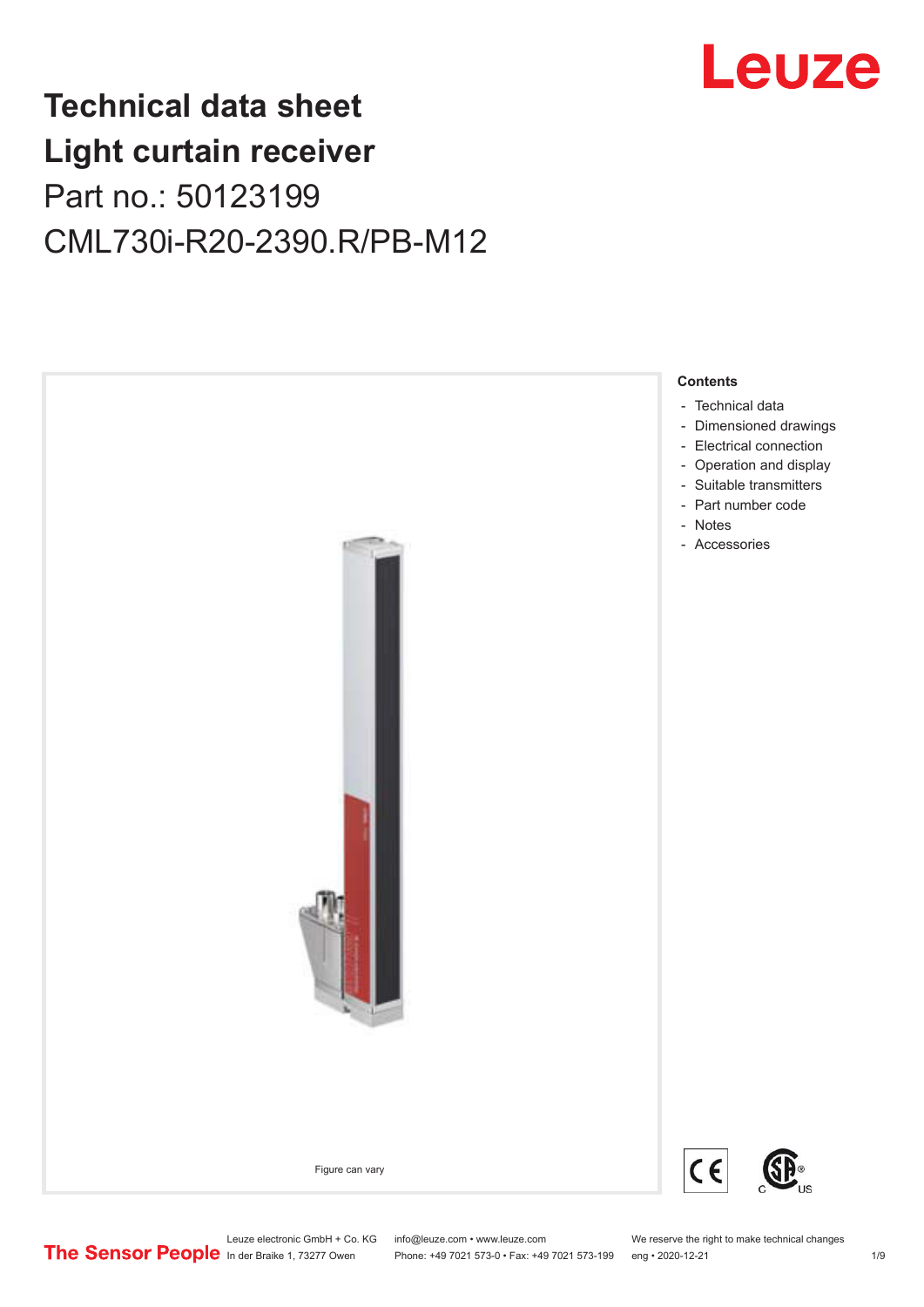## <span id="page-1-0"></span>**Technical data**

# Leuze

#### **Basic data**

| Dasit uala                                     |                                            |
|------------------------------------------------|--------------------------------------------|
| <b>Series</b>                                  | 730                                        |
| <b>Operating principle</b>                     | Throughbeam principle                      |
| Device type                                    | Receiver                                   |
| <b>Contains</b>                                | Accessories for the use of the BT-2R1      |
| <b>Application</b>                             | Detection of transparent objects           |
|                                                | Object measurement                         |
|                                                |                                            |
| <b>Special version</b>                         |                                            |
| <b>Special version</b>                         | Crossed-beam scanning                      |
|                                                | Diagonal-beam scanning                     |
|                                                | Parallel-beam scanning                     |
|                                                |                                            |
| <b>Optical data</b>                            |                                            |
|                                                |                                            |
| <b>Operating range</b>                         | Guaranteed operating range                 |
| <b>Operating range</b>                         | 0.39.5m                                    |
| Operating range, transparent media             | 0.33.5m                                    |
| <b>Operating range limit</b>                   | Typical operating range                    |
| <b>Operating range limit</b>                   | $0.212$ m                                  |
| <b>Measurement field length</b>                | 2,390 mm                                   |
| <b>Number of beams</b>                         | 120 Piece(s)                               |
| Beam spacing                                   | 20 mm                                      |
|                                                |                                            |
| Measurement data                               |                                            |
| Minimum object diameter                        | 30 mm                                      |
|                                                |                                            |
| <b>Electrical data</b>                         |                                            |
| <b>Protective circuit</b>                      | Polarity reversal protection               |
|                                                | Short circuit protected                    |
|                                                | <b>Transient protection</b>                |
|                                                |                                            |
| Performance data                               |                                            |
| Supply voltage U <sub>B</sub>                  | 18  30 V, DC                               |
| <b>Residual ripple</b>                         | 0  15 %, From $U_{\rm B}$                  |
| <b>Open-circuit current</b>                    | 0  435 mA, The specified values refer      |
|                                                | to the entire package consisting of trans- |
|                                                | mitter and receiver.                       |
|                                                |                                            |
| Inputs/outputs selectable                      |                                            |
| Output current, max.                           | 100 mA                                     |
| <b>Input resistance</b>                        | $6,000 \Omega$                             |
| Number of inputs/outputs selectable 2 Piece(s) |                                            |
| Type                                           | Inputs/outputs selectable                  |
| Voltage type, outputs                          | DC                                         |
| Switching voltage, outputs                     | Typ. $U_R / 0 V$                           |
| Voltage type, inputs                           | DC                                         |
| Switching voltage, inputs                      | high: ≥6V                                  |
|                                                | $low: \leq 4V$                             |
|                                                |                                            |
| Input/output 1                                 |                                            |
| Activation/disable delay                       | 1 <sub>ms</sub>                            |
|                                                |                                            |
| <b>Timing</b>                                  |                                            |
| Cycle time                                     | $1.35$ ms                                  |
| Response time per beam                         | $10 \mu s$                                 |
|                                                |                                            |
| <b>Interface</b>                               |                                            |
| Type                                           | PROFIBUS DP                                |

| <b>PROFIBUS DP</b>             |                              |  |  |  |
|--------------------------------|------------------------------|--|--|--|
| <b>Function</b>                | Process                      |  |  |  |
|                                |                              |  |  |  |
| <b>Service interface</b>       |                              |  |  |  |
| <b>Type</b>                    | IO-Link                      |  |  |  |
|                                |                              |  |  |  |
| <b>IO-Link</b>                 |                              |  |  |  |
| <b>Function</b>                | Configuration via software   |  |  |  |
|                                | Service                      |  |  |  |
|                                |                              |  |  |  |
| <b>Connection</b>              |                              |  |  |  |
| <b>Number of connections</b>   | 2 Piece(s)                   |  |  |  |
| <b>Plug outlet</b>             | Rear side                    |  |  |  |
|                                |                              |  |  |  |
| <b>Connection 1</b>            |                              |  |  |  |
| <b>Function</b>                | Configuration interface      |  |  |  |
|                                | Connection to transmitter    |  |  |  |
|                                | Signal IN                    |  |  |  |
|                                | Signal OUT                   |  |  |  |
|                                | Voltage supply               |  |  |  |
|                                |                              |  |  |  |
| Type of connection             | Connector                    |  |  |  |
| <b>Thread size</b>             | M <sub>12</sub>              |  |  |  |
| <b>Type</b>                    | Male                         |  |  |  |
| <b>Material</b>                | Metal                        |  |  |  |
| No. of pins                    | 8-pin                        |  |  |  |
| Encoding                       | A-coded                      |  |  |  |
|                                |                              |  |  |  |
| <b>Connection 2</b>            |                              |  |  |  |
| <b>Function</b>                | <b>BUS IN</b>                |  |  |  |
|                                | <b>BUS OUT</b>               |  |  |  |
| <b>Type of connection</b>      | Connector                    |  |  |  |
| <b>Thread size</b>             | M12                          |  |  |  |
| Type                           | Female                       |  |  |  |
| <b>Material</b>                | Metal                        |  |  |  |
| No. of pins                    | 5-pin                        |  |  |  |
| Encoding                       | B-coded                      |  |  |  |
|                                |                              |  |  |  |
| <b>Mechanical data</b>         |                              |  |  |  |
| Design                         | Cubic                        |  |  |  |
| Dimension (W x H x L)          | 29 mm x 35.4 mm x 2,423 mm   |  |  |  |
| <b>Housing material</b>        | Metal                        |  |  |  |
| <b>Metal housing</b>           | Aluminum                     |  |  |  |
| Lens cover material            | Plastic                      |  |  |  |
| Net weight                     | 2,500q                       |  |  |  |
| <b>Housing color</b>           | Silver                       |  |  |  |
| Type of fastening              | Groove mounting              |  |  |  |
|                                | Via optional mounting device |  |  |  |
|                                |                              |  |  |  |
| <b>Operation and display</b>   |                              |  |  |  |
|                                |                              |  |  |  |
| Type of display                | <b>LED</b>                   |  |  |  |
|                                | OLED display                 |  |  |  |
| <b>Number of LEDs</b>          | 2 Piece(s)                   |  |  |  |
| Type of configuration          | Software                     |  |  |  |
|                                | Teach-in                     |  |  |  |
| <b>Operational controls</b>    | Membrane keyboard            |  |  |  |
|                                |                              |  |  |  |
| <b>Environmental data</b>      |                              |  |  |  |
| Ambient temperature, operation | $-3060 °C$                   |  |  |  |
| Ambient temperature, storage   | $-4070 °C$                   |  |  |  |
|                                |                              |  |  |  |
|                                |                              |  |  |  |
|                                |                              |  |  |  |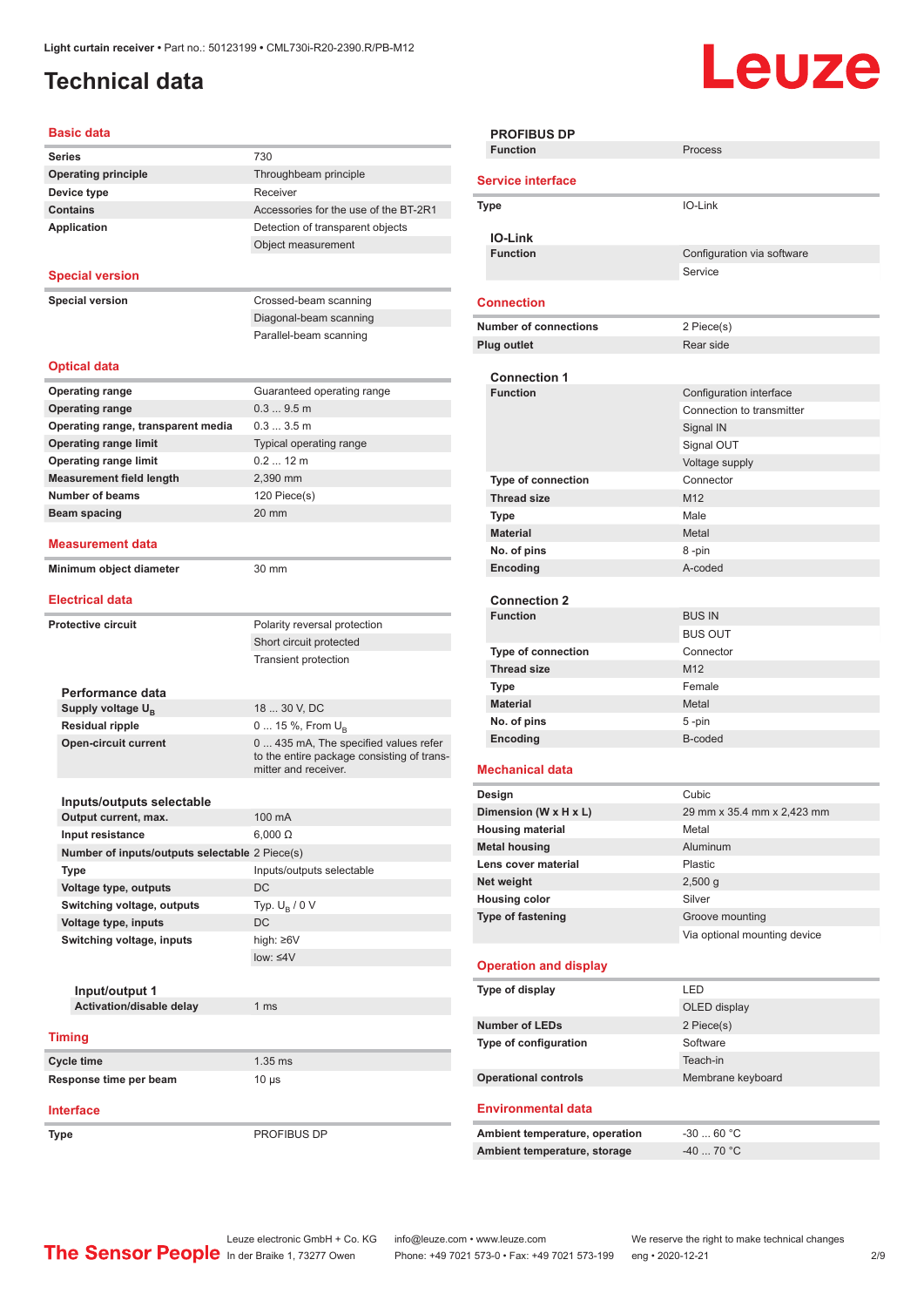# **Technical data**

# Leuze

#### **Certifications**

| Degree of protection     | IP 65         |
|--------------------------|---------------|
| <b>Protection class</b>  | Ш             |
| <b>Certifications</b>    | c CSA US      |
| <b>Standards applied</b> | IEC 60947-5-2 |
|                          |               |

#### **Classification**

| <b>Customs tariff number</b> | 90314990 |
|------------------------------|----------|
| eCl@ss 5.1.4                 | 27270910 |
| eCl@ss 8.0                   | 27270910 |
| eCl@ss 9.0                   | 27270910 |
| eCl@ss 10.0                  | 27270910 |
| eCl@ss 11.0                  | 27270910 |
| <b>ETIM 5.0</b>              | EC002549 |
| <b>ETIM 6.0</b>              | EC002549 |
| <b>ETIM 7.0</b>              | EC002549 |
|                              |          |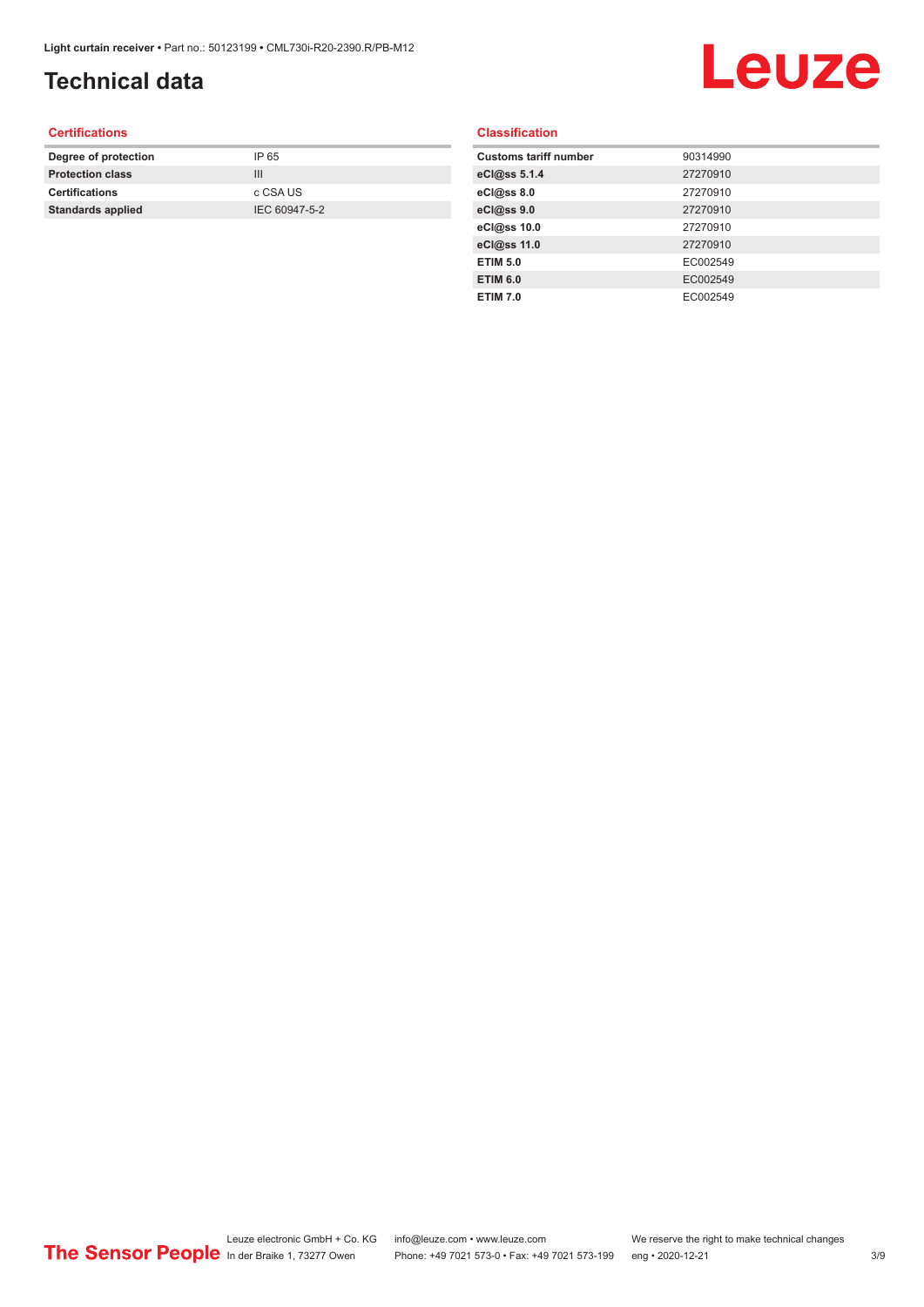#### <span id="page-3-0"></span>**Dimensioned drawings**

All dimensions in millimeters



- A Beam spacing 20 mm
- B Measurement field length 2390 mm
- F M6 thread
- 
- G Fastening groove
- T Transmitter
- R Receiver
- Y 5 mm

**Leuze**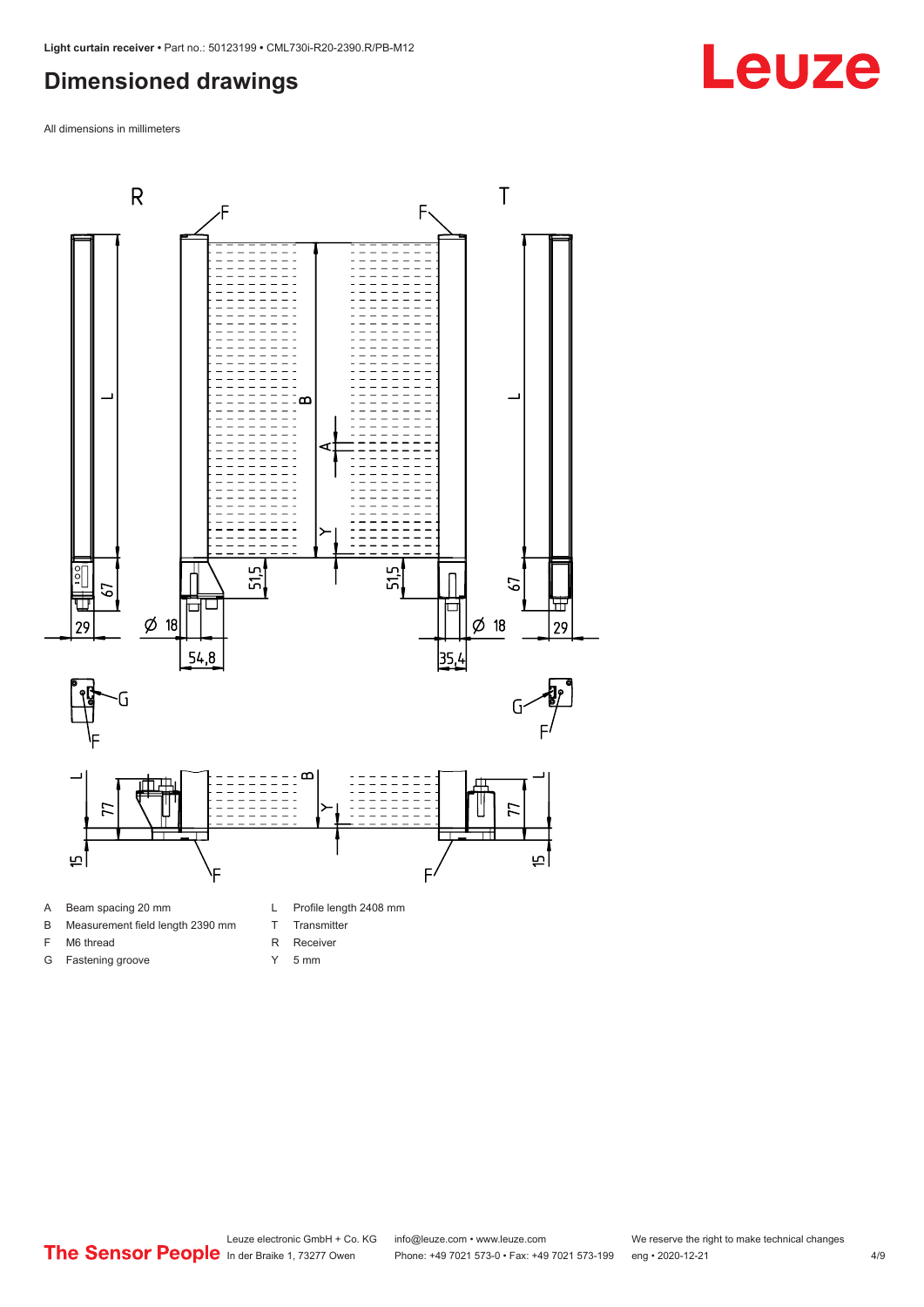#### <span id="page-4-0"></span>**Dimensioned drawings**





# **Electrical connection**

**Connection 1**

| <b>Function</b>    | Configuration interface   |
|--------------------|---------------------------|
|                    | Connection to transmitter |
|                    | Signal IN                 |
|                    | Signal OUT                |
|                    | Voltage supply            |
| Type of connection | Connector                 |
| <b>Thread size</b> | M12                       |
| <b>Type</b>        | Male                      |
| <b>Material</b>    | Metal                     |
| No. of pins        | 8-pin                     |
| Encoding           | A-coded                   |

#### **Pin Pin assignment**

| 1              | $V +$            |  |  |
|----------------|------------------|--|--|
| $\overline{2}$ | I/O <sub>1</sub> |  |  |
| 3              | <b>GND</b>       |  |  |
| $\overline{4}$ | IO-Link          |  |  |
| 5              | I/O <sub>2</sub> |  |  |
| 6              | RS 485 Tx+       |  |  |
| 7              | RS 485 Tx+       |  |  |
| 8              | <b>FE/SHIELD</b> |  |  |
|                |                  |  |  |



#### **Connection 2**

| <b>Function</b>    | <b>BUS IN</b>  |
|--------------------|----------------|
|                    | <b>BUS OUT</b> |
| Type of connection | Connector      |
| <b>Thread size</b> | M12            |
| <b>Type</b>        | Female         |
| <b>Material</b>    | Metal          |
| No. of pins        | $5$ -pin       |
| Encoding           | B-coded        |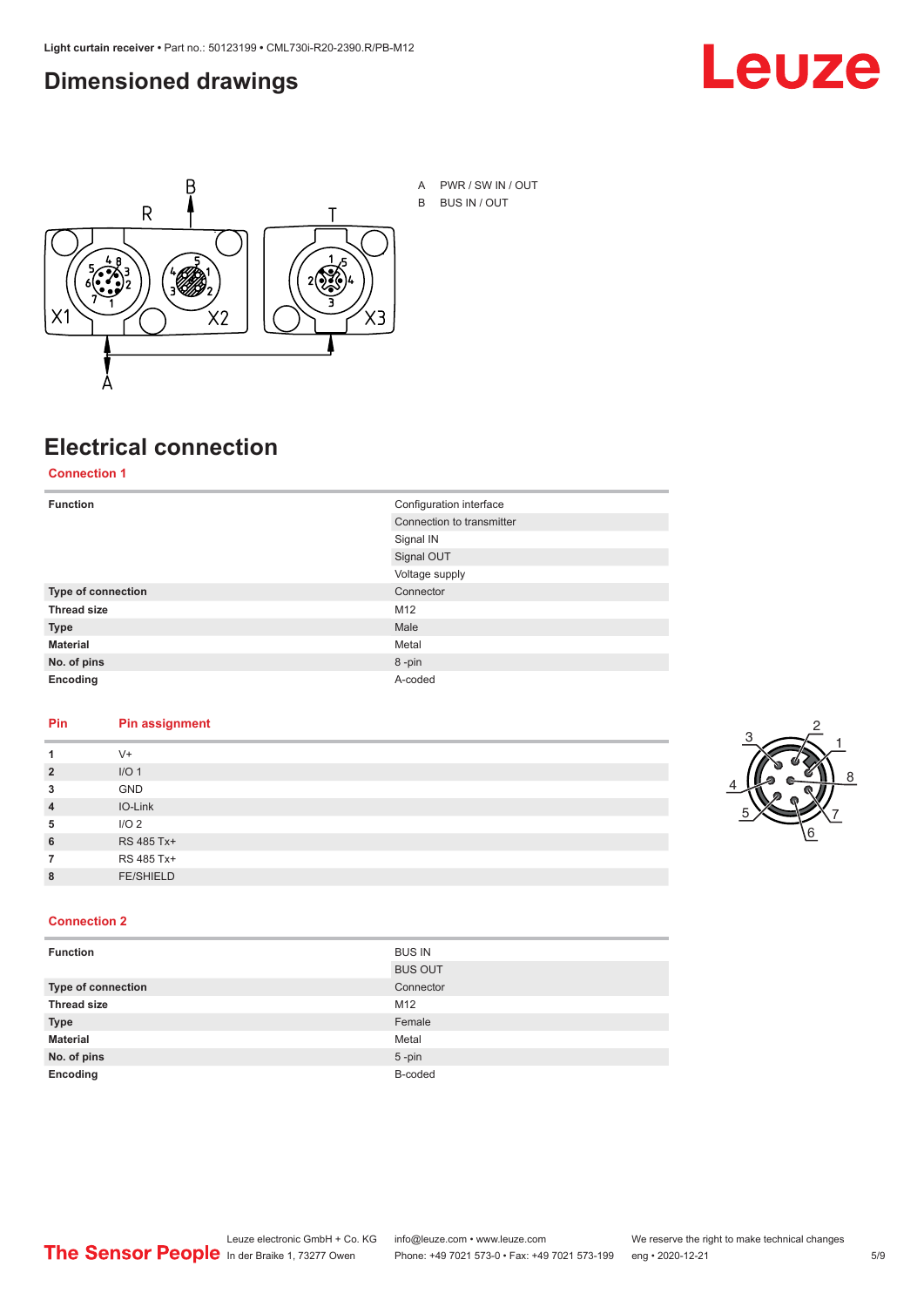## <span id="page-5-0"></span>**Electrical connection**

#### **Pin Pin assignment 1** V+ **2** Tx-**3** PB GND **4** Tx+ **5** FE/SHIELD 3 2 1 5 4

# **Operation and display**

| <b>LED</b>     | <b>Display</b>           | <b>Meaning</b>                         |
|----------------|--------------------------|----------------------------------------|
|                | Green, continuous light  | Operational readiness                  |
|                | Green, flashing          | Teach / error                          |
| $\overline{2}$ | Yellow, continuous light | Light path free, with function reserve |
|                | Yellow, flashing         | No function reserve                    |
|                | Off                      | Object detected                        |

#### **Suitable transmitters**

| Part no. | <b>Designation</b>         | <b>Article</b>               | <b>Description</b>                                                          |
|----------|----------------------------|------------------------------|-----------------------------------------------------------------------------|
| 50118980 | CML730i-T20-<br>2390.R-M12 | Light curtain<br>transmitter | Operating range: 0.3  9.5 m<br>Connection: Connector, M12, Rear side, 5-pin |

### **Part number code**

Part designation: **CML7XXi-YZZ-AAAA.BCCCDDD-EEEFFF**

| <b>CML</b>  | <b>Operating principle</b><br>Measuring light curtain                                                                                     |
|-------------|-------------------------------------------------------------------------------------------------------------------------------------------|
| 7XXi        | <b>Series</b><br>720i: 720i series<br>730i: 730i series                                                                                   |
| Y           | Device type<br>T: transmitter<br>R: receiver                                                                                              |
| <b>ZZ</b>   | <b>Beam spacing</b><br>$05:5$ mm<br>10:10 mm<br>20:20 mm<br>40:40 mm                                                                      |
| <b>AAAA</b> | Measurement field length [mm], dependent on beam spacing                                                                                  |
| B           | Equipment<br>A: connector outlet, axial<br>R: rear connector outlet                                                                       |
| <b>CCC</b>  | Interface<br>L: IO-Link<br>/CN: CANopen<br>/PB: PROFIBUS<br>/PN: PROFINET<br>/CV: Analog current and voltage output<br>/D3: RS 485 Modbus |

**Leuze**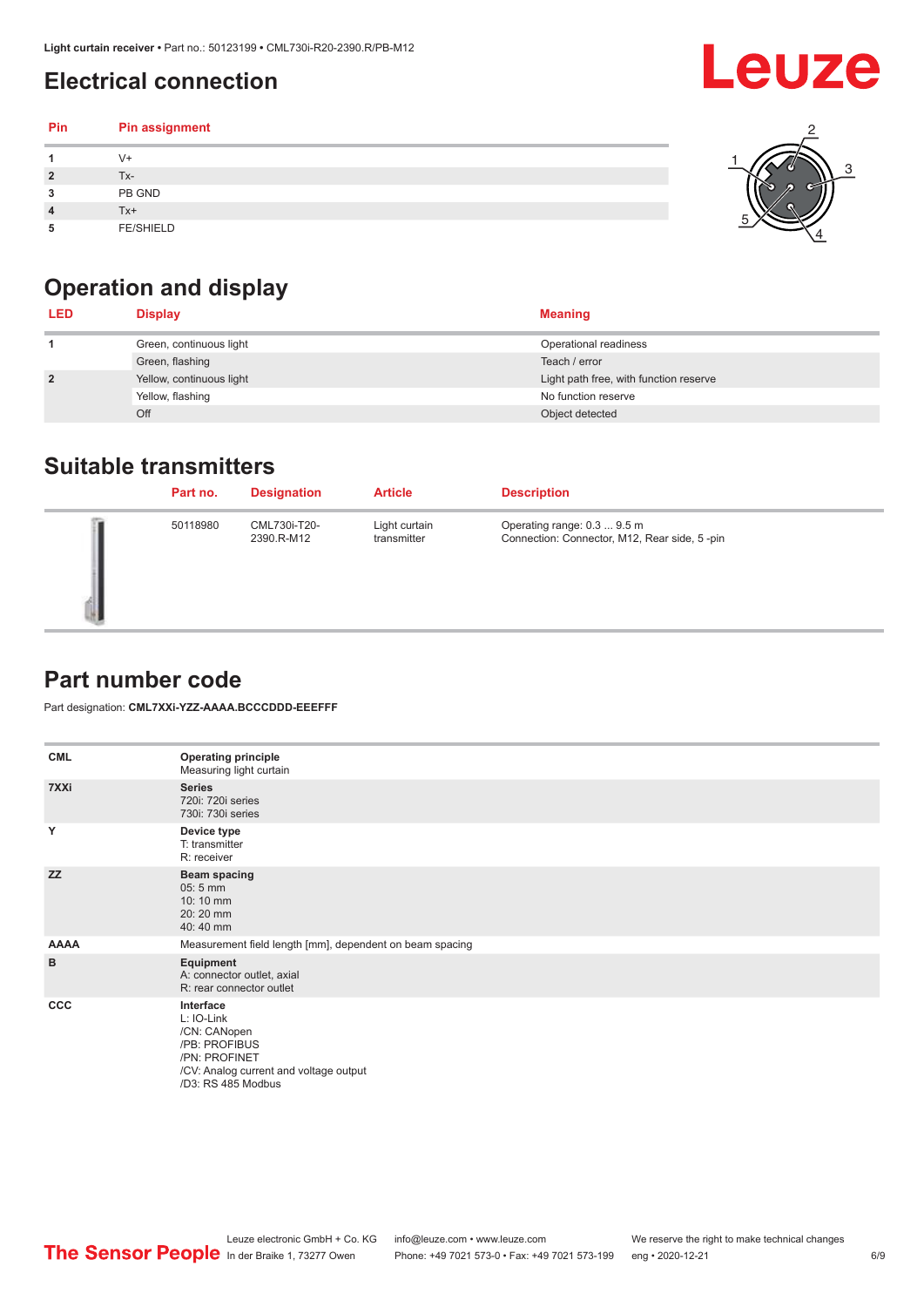#### <span id="page-6-0"></span>**Part number code**



| <b>DDD</b> | <b>Special equipment</b><br>-PS: Power Setting                                                    |
|------------|---------------------------------------------------------------------------------------------------|
| <b>EEE</b> | <b>Electrical connection</b><br>M12: M12 connector                                                |
| <b>FFF</b> | -EX: Explosion protection                                                                         |
|            | <b>Note</b>                                                                                       |
|            | Vector A list with all available device types can be found on the Leuze website at www.leuze.com. |

#### **Notes**

| Observe intended use!                                                                                                                                                                                                            |
|----------------------------------------------------------------------------------------------------------------------------------------------------------------------------------------------------------------------------------|
| $\%$ This product is not a safety sensor and is not intended as personnel protection.<br>$\%$ The product may only be put into operation by competent persons.<br>$\%$ Only use the product in accordance with its intended use. |
|                                                                                                                                                                                                                                  |



#### **For UL applications:**

ª For UL applications, use is only permitted in Class 2 circuits in accordance with the NEC (National Electric Code). ª These proximity switches shall be used with UL Listed Cable assemblies rated 30V, 0.5A min, in the field installation, or equivalent (categories: CYJV/ CYJV7 or PVVA/PVVA7)

#### **Accessories**

## Connection technology - Connection cables

|        | Part no. | <b>Designation</b>     | <b>Article</b>   | <b>Description</b>                                                                                                                                         |
|--------|----------|------------------------|------------------|------------------------------------------------------------------------------------------------------------------------------------------------------------|
| 2<br>W | 50132079 | KD U-M12-5A-V1-<br>050 | Connection cable | Connection 1: Connector, M12, Axial, Female, A-coded, 5-pin<br>Connection 2: Open end<br>Shielded: No<br>Cable length: 5,000 mm<br>Sheathing material: PVC |

#### Connection technology - Y distribution cables

|             |   | Part no. | <b>Designation</b>          | <b>Article</b>        | <b>Description</b>                                                                                                                                                                                                                                                                                  |
|-------------|---|----------|-----------------------------|-----------------------|-----------------------------------------------------------------------------------------------------------------------------------------------------------------------------------------------------------------------------------------------------------------------------------------------------|
| 圔<br>⋿<br>٣ | ø | 50118183 | K-Y1 M12A-5m-<br>M12A-S-PUR | Interconnection cable | Connection 1: Connector, M12, Axial, Female, A-coded, 5-pin<br>Connection 2: Connector, M12, Axial, Male, A-coded, 5-pin<br>Connection 3: Connector, M12, Axial, Female, A-coded, 8-pin<br>Shielded: Yes<br>Cable length fork 1: 5,000 mm<br>Cable length fork 2: 150 mm<br>Sheathing material: PUR |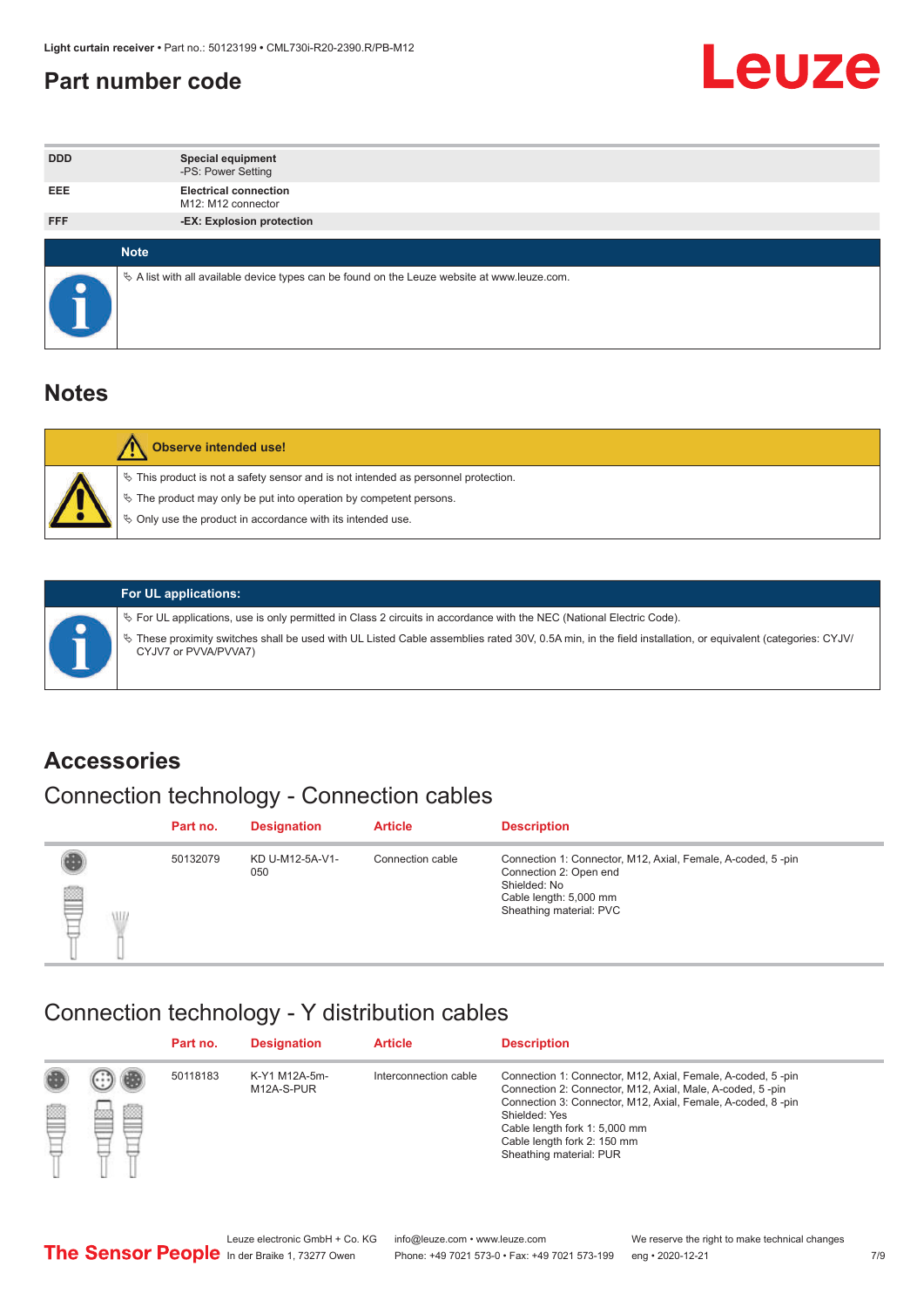#### **Accessories**

# **Leuze**

|   |        | Part no. | <b>Designation</b>           | <b>Article</b>        | <b>Description</b>                                                                                                                                                                                                                                                                             |
|---|--------|----------|------------------------------|-----------------------|------------------------------------------------------------------------------------------------------------------------------------------------------------------------------------------------------------------------------------------------------------------------------------------------|
| 您 | ×<br>一 | 50123265 | K-YPB M12A-5m-<br>M12A-S-PUR | Interconnection cable | Suitable for interface: PROFIBUS DP<br>Connection 1: Connector, M12, Axial, Male, B-coded, 5-pin<br>Connection 2: Cable with connector, M12, Axial, Female, B-coded, 5-pin<br>Connection 3: Cable with connector, M12, Axial, Male, B-coded, 5-pin<br>Shielded: Yes<br>Sheathing material: PUR |

### Mounting technology - Mounting brackets

|               | Part no. | <b>Designation</b> | <b>Article</b>      | <b>Description</b>                                                                                                                                                                                                        |
|---------------|----------|--------------------|---------------------|---------------------------------------------------------------------------------------------------------------------------------------------------------------------------------------------------------------------------|
| $\frac{1}{2}$ | 50142900 | BT 700M.5-2SET     | Mounting device set | Design of mounting device: Bracket mounting<br>Fastening, at system: Through-hole mounting, T slotted hole<br>Mounting bracket, at device: Screw type, Sliding block<br>Type of mounting device: Rigid<br>Material: Steel |

## Mounting technology - Swivel mounts

| Part no. | <b>Designation</b> | <b>Article</b>       | <b>Description</b>                                                                                                                                          |
|----------|--------------------|----------------------|-------------------------------------------------------------------------------------------------------------------------------------------------------------|
| 429046   | <b>BT-2R1</b>      | Mounting bracket set | Fastening, at system: Through-hole mounting<br>Mounting bracket, at device: Clampable<br>Type of mounting device: Turning, 360°<br>Material: Metal, Plastic |

### Configuration devices

| Part no. | <b>Designation</b>             | <b>Article</b>  | <b>Description</b>                                                       |
|----------|--------------------------------|-----------------|--------------------------------------------------------------------------|
| 50121098 | SET MD12-US2-IL1.1<br>$+$ Zub. | Diagnostics set | Interface: USB<br>Connections: 2 Piece(s)<br>Degree of protection: IP 20 |

#### Services

| Part no. | <b>Designation</b> | <b>Article</b>   | <b>Description</b>                                                                                                                                                                                                                                                                                                                                                                                                              |
|----------|--------------------|------------------|---------------------------------------------------------------------------------------------------------------------------------------------------------------------------------------------------------------------------------------------------------------------------------------------------------------------------------------------------------------------------------------------------------------------------------|
| S981001  | CS10-S-110         | Start-up support | Details: Performed at location of customer's choosing, duration: max. 10<br>hours.<br>Conditions: Devices and connection cables are already mounted, price not<br>including travel costs and, if applicable, accommodation expenses.<br>Restrictions: No mechanical (mounting) and electrical (wiring) work<br>performed, no changes (attachments, wiring, programming) to third-party<br>components in the nearby environment. |
| S981005  | CS10-T-110         | Product training | Details: Location and content to be agreed upon, duration: max. 10 hours.<br>Conditions: Price not including travel costs and, if applicable, accommodation<br>expenses.<br>Restrictions: Travel costs and accommodation expenses charged separately<br>and according to expenditure.                                                                                                                                           |